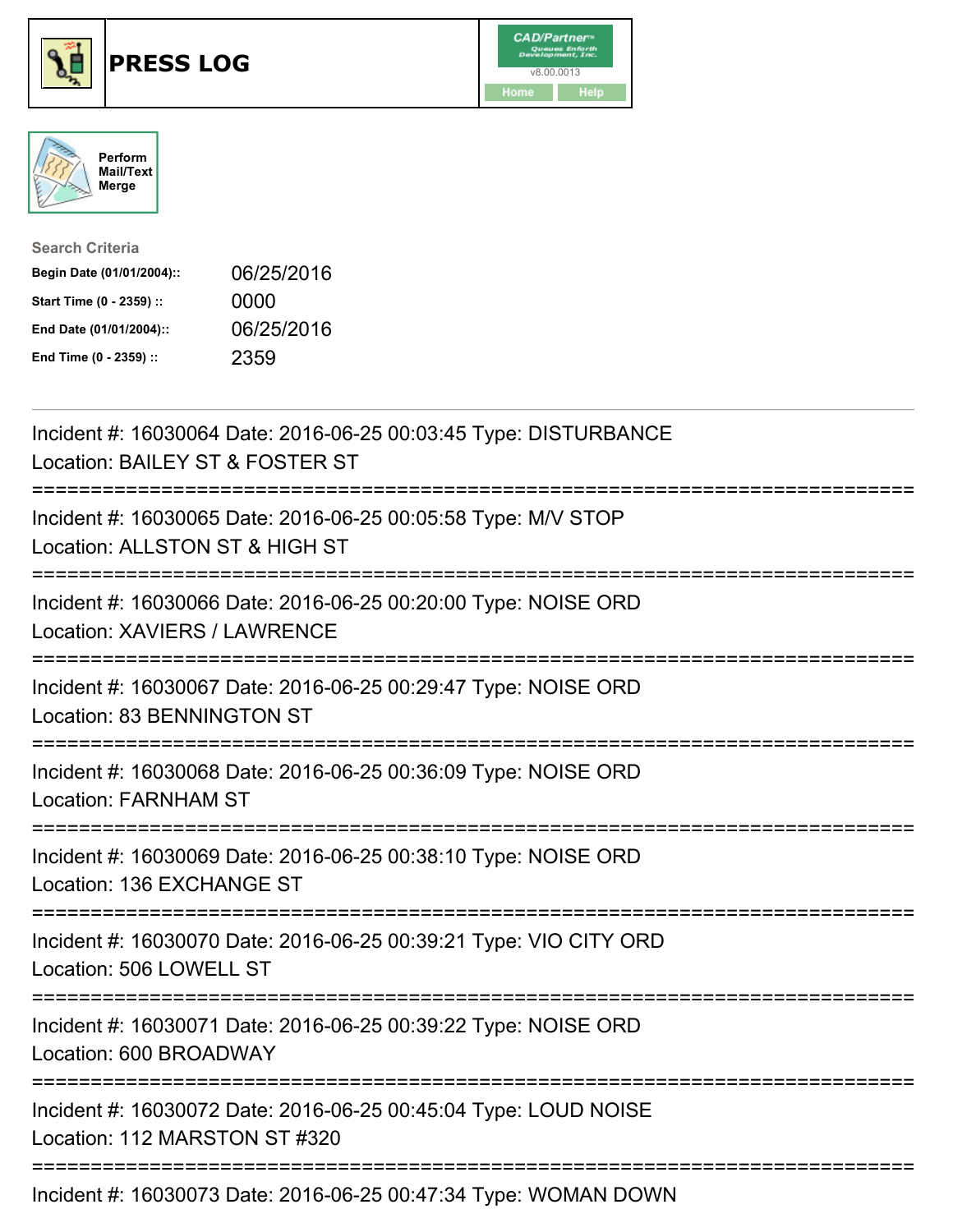Location: 234 ESSEX ST =========================================================================== Incident #: 16030074 Date: 2016-06-25 01:06:51 Type: DISORDERLY Location: 12-14 CANTON ST =========================================================================== Incident #: 16030075 Date: 2016-06-25 01:11:12 Type: ALARM/BURG Location: VEGA RESIDENCE / 14 CORNISH RD =========================================================================== Incident #: 16030076 Date: 2016-06-25 01:12:58 Type: NOISE ORD Location: ROYAL ST & SMITH ST =========================================================================== Incident #: 16030077 Date: 2016-06-25 01:22:33 Type: ALARM/BURG Location: SPARKLE BRIGHT LAUNDRY / 610 ANDOVER ST =========================================================================== Incident #: 16030078 Date: 2016-06-25 01:30:19 Type: M/V STOP Location: AMES ST =========================================================================== Incident #: 16030079 Date: 2016-06-25 01:31:44 Type: M/V STOP Location: E HAVERHILL ST & PROSPECT ST =========================================================================== Incident #: 16030080 Date: 2016-06-25 01:35:28 Type: M/V STOP Location: BROADWAY & HAVERHILL ST =========================================================================== Incident #: 16030081 Date: 2016-06-25 01:49:09 Type: M/V STOP Location: ANDOVER ST & S BROADWAY =========================================================================== Incident #: 16030082 Date: 2016-06-25 01:49:57 Type: M/V STOP Location: LAWRENCE ST & MAPLE ST =========================================================================== Incident #: 16030083 Date: 2016-06-25 01:50:32 Type: BUILDING CHK Location: 6 S BROADWAY =========================================================================== Incident #: 16030084 Date: 2016-06-25 01:54:10 Type: ROBBERY ARMED Location: WALK IN WALK IN / 601 COMMON ST =========================================================================== Incident #: 16030085 Date: 2016-06-25 02:03:40 Type: BUILDING CHK Location: 253 BROADWAY =========================================================================== Incident #: 16030086 Date: 2016-06-25 02:07:13 Type: UNWANTEDGUEST Location: 3 WENDELL ST FL 2 =========================================================================== Incident #: 16030087 Date: 2016-06-25 02:08:46 Type: AUTO ACC/PI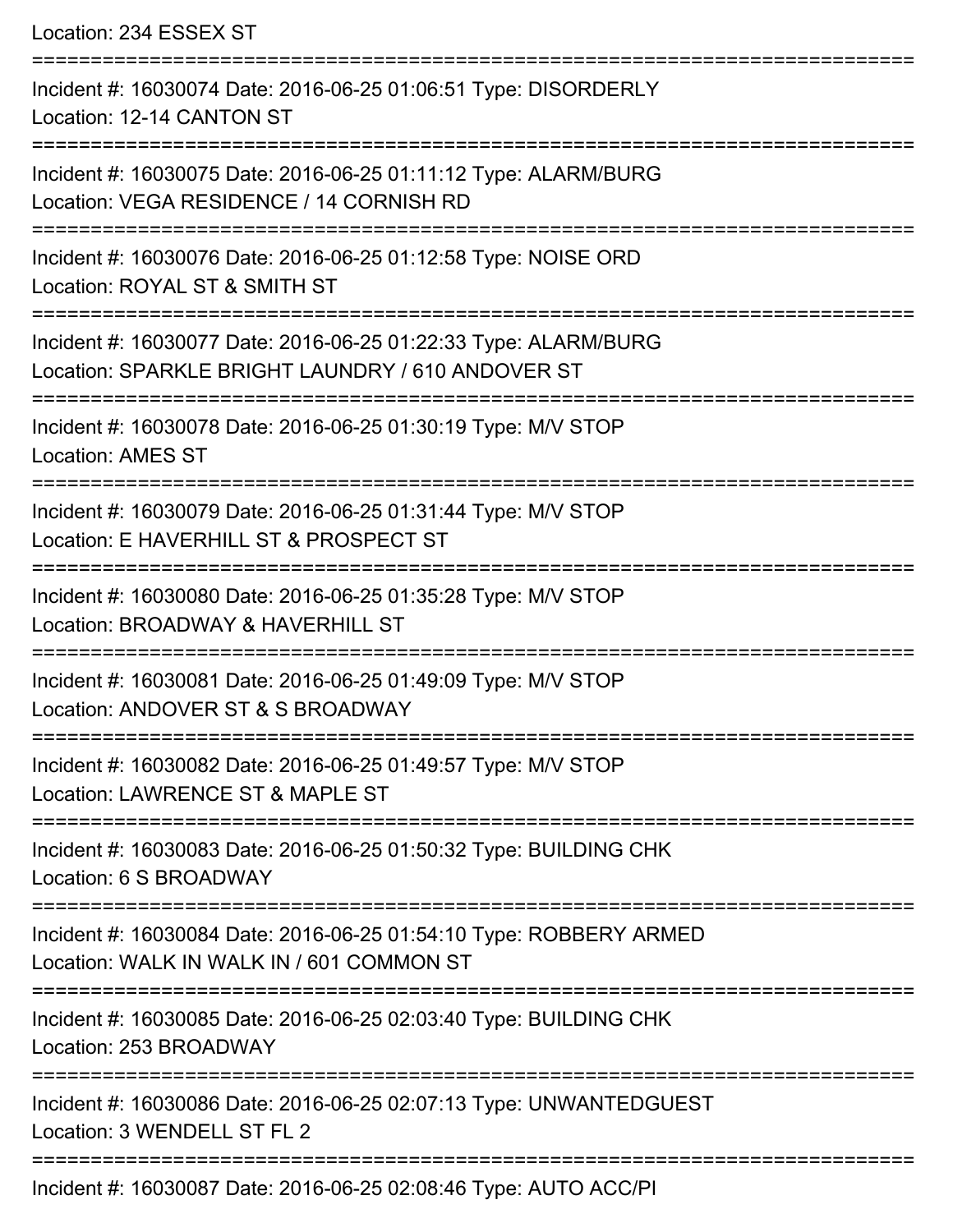| Incident #: 16030088 Date: 2016-06-25 02:13:05 Type: A&B PROG<br>Location: 104 EXETER ST                                             |
|--------------------------------------------------------------------------------------------------------------------------------------|
| Incident #: 16030089 Date: 2016-06-25 02:28:18 Type: M/V STOP<br>Location: 158 S BROADWAY                                            |
| Incident #: 16030090 Date: 2016-06-25 02:29:16 Type: ALARM/BURG<br>Location: PARTHUM SCHOOL / 258 E HAVERHILL ST                     |
| Incident #: 16030091 Date: 2016-06-25 02:30:58 Type: M/V STOP<br>Location: AMES ST & LOWELL ST                                       |
| Incident #: 16030092 Date: 2016-06-25 02:39:47 Type: DISTURBANCE<br>Location: SAM'S FOOD STORE / 389 BROADWAY<br>=================== |
| Incident #: 16030093 Date: 2016-06-25 02:40:14 Type: NOISE ORD<br>Location: BENNINGTON ST & STEARNS AV                               |
| Incident #: 16030094 Date: 2016-06-25 02:49:28 Type: M/V STOP<br>Location: 28 BOXFORD ST                                             |
| Incident #: 16030095 Date: 2016-06-25 02:50:56 Type: FIGHT<br>Location: 37 SALEM ST                                                  |
| Incident #: 16030096 Date: 2016-06-25 02:52:35 Type: FIGHT<br>Location: MONARCH APT / 210 MERRIMACK ST FL 2                          |
| Incident #: 16030097 Date: 2016-06-25 02:54:41 Type: NOISE ORD<br>Location: 156-158 BUTLER ST                                        |
| Incident #: 16030098 Date: 2016-06-25 03:00:42 Type: DOMESTIC/PROG<br>Location: 683 ESSEX ST #21 FL 3                                |
| Incident #: 16030099 Date: 2016-06-25 03:12:44 Type: NOISE ORD<br>Location: 62 MELVIN ST #11                                         |
| Incident #: 16030100 Date: 2016-06-25 03:15:24 Type: DOMESTIC/PROG<br>Location: 52 COMMON ST                                         |
| Incident #: 16030102 Date: 2016-06-25 03:20:15 Type: DISTURBANCE<br>$\blacksquare$                                                   |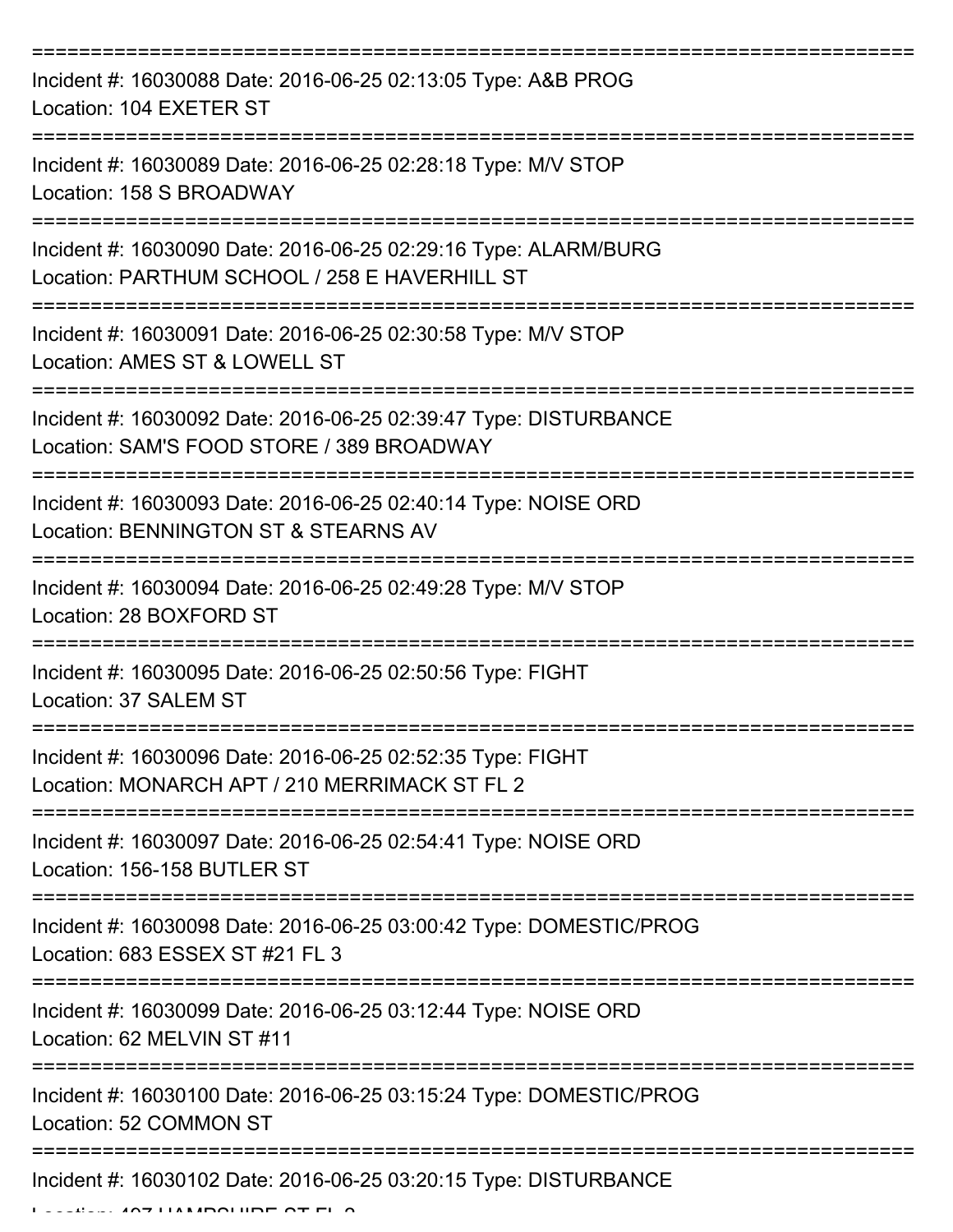| Incident #: 16030101 Date: 2016-06-25 03:21:27 Type: M/V STOP<br>Location: LOWELL ST & WINTER ST                       |
|------------------------------------------------------------------------------------------------------------------------|
| Incident #: 16030103 Date: 2016-06-25 03:28:00 Type: DOMESTIC/PROG<br>Location: 449 HAMPSHIRE ST FL 2                  |
| Incident #: 16030104 Date: 2016-06-25 03:45:58 Type: UNWANTEDGUEST<br>Location: 17 THORNTON AV #BACK FL 2              |
| Incident #: 16030105 Date: 2016-06-25 03:47:20 Type: NOISE ORD<br>Location: 97 BEACON AV                               |
| Incident #: 16030106 Date: 2016-06-25 04:00:21 Type: SUS PERS/MV<br>Location: WALGREENS / 135 BROADWAY                 |
| Incident #: 16030107 Date: 2016-06-25 04:04:46 Type: ALARM/MV<br>Location: 391 CHESTNUT ST                             |
| Incident #: 16030108 Date: 2016-06-25 04:07:27 Type: BUILDING CHK<br>Location: EBLEN STORE / 490 ESSEX ST              |
| Incident #: 16030109 Date: 2016-06-25 04:08:12 Type: BUILDING CHK<br>Location: VIP AUTO PARTS / 90 WINTHROP AV         |
| Incident #: 16030110 Date: 2016-06-25 04:08:35 Type: BUILDING CHK<br>Location: MCDONALDS / 50 BROADWAY                 |
| Incident #: 16030111 Date: 2016-06-25 04:11:43 Type: NOISE ORD<br>Location: 7 ALDEN CT                                 |
| Incident #: 16030112 Date: 2016-06-25 04:22:00 Type: M/V STOP<br>Location: 2 APPLETON ST                               |
| Incident #: 16030113 Date: 2016-06-25 04:23:22 Type: BUILDING CHK<br>Location: LAWRENCE DISTRICT COURT / 2 APPLETON ST |
| Incident #: 16030114 Date: 2016-06-25 05:01:52 Type: NOISE ORD<br>Location: 149 WATER ST                               |
| Incident #: 16030115 Date: 2016-06-25 05:05:04 Type: NOISE ORD                                                         |

Location: 47 MAGINNIS AV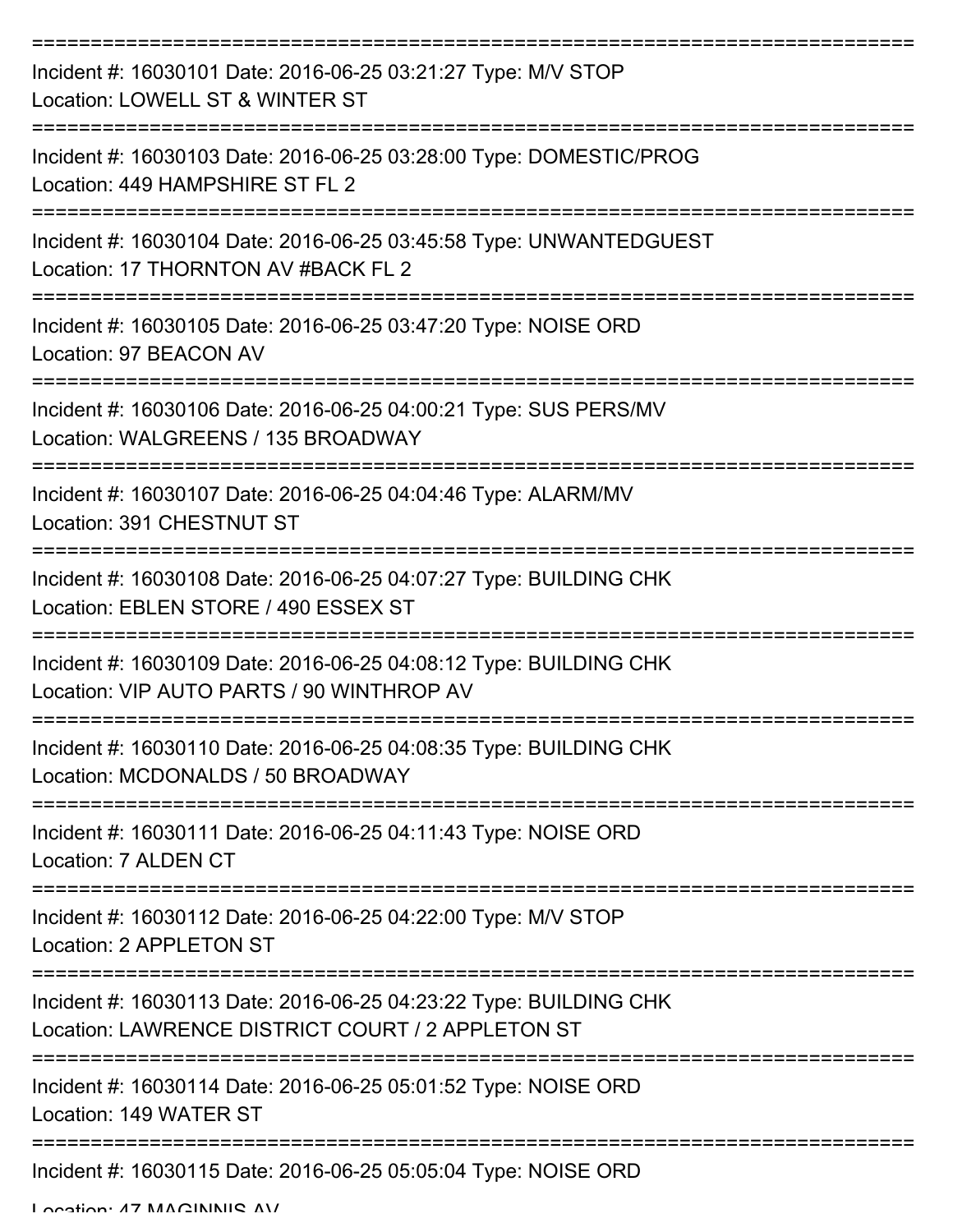| Incident #: 16030116 Date: 2016-06-25 05:16:38 Type: M/V STOP<br>Location: 47 MAGINNIS AV                                                         |
|---------------------------------------------------------------------------------------------------------------------------------------------------|
| Incident #: 16030117 Date: 2016-06-25 05:19:29 Type: M/V STOP<br>Location: 47 MAGINNIS AV                                                         |
| Incident #: 16030118 Date: 2016-06-25 05:53:28 Type: ALARM/BURG<br>Location: DYKEMAN WELDING / 85 BLANCHARD ST<br>=============================== |
| Incident #: 16030119 Date: 2016-06-25 05:55:59 Type: M/V STOP<br>Location: 110 MARKET ST                                                          |
| Incident #: 16030120 Date: 2016-06-25 06:13:42 Type: B&E/MV/PROG<br>Location: 23 PORTLAND ST                                                      |
| Incident #: 16030121 Date: 2016-06-25 06:40:14 Type: TRESPASSING<br>Location: 77 S UNION ST                                                       |
| Incident #: 16030122 Date: 2016-06-25 06:55:48 Type: M/V STOP<br>Location: AMESBURY ST & METHUEN ST                                               |
| Incident #: 16030123 Date: 2016-06-25 06:57:08 Type: ALARM/BURG<br>Location: ANDOVER ST AUTO / 580 ANDOVER ST                                     |
| Incident #: 16030124 Date: 2016-06-25 06:58:40 Type: PARK & WALK<br>Location: 0 BROADWAY                                                          |
| Incident #: 16030125 Date: 2016-06-25 07:33:22 Type: LARCENY/PAST<br>Location: CARLEENS COFFEE SHOPPE / 209 S BROADWAY                            |
| Incident #: 16030126 Date: 2016-06-25 07:37:47 Type: M/V STOP<br>Location: BROADWAY & ESSEX ST                                                    |
| Incident #: 16030127 Date: 2016-06-25 07:38:05 Type: M/V STOP<br>Location: 176 OSGOOD ST                                                          |
| Incident #: 16030128 Date: 2016-06-25 08:02:36 Type: M/V STOP<br>Location: 151 BAILEY ST                                                          |
| Incident #: 16030130 Date: 2016-06-25 08:03:42 Type: CK WELL BEING<br>Location: E HAVERHILL ST & SARGENT ST                                       |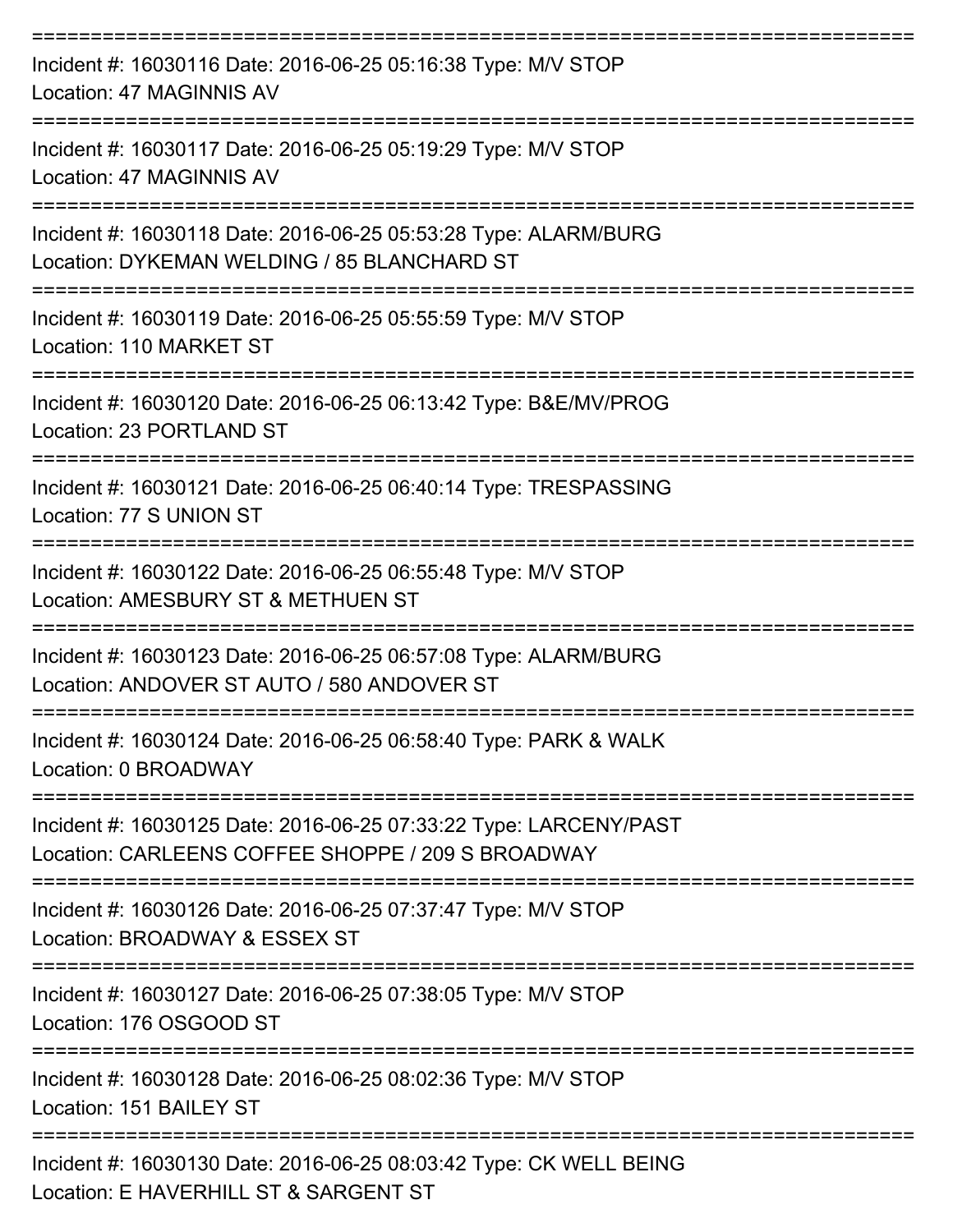| Incident #: 16030129 Date: 2016-06-25 08:04:37 Type: M/V STOP<br>Location: COMMON ST & JACKSON ST                                             |
|-----------------------------------------------------------------------------------------------------------------------------------------------|
| Incident #: 16030131 Date: 2016-06-25 08:34:07 Type: CRUISER ACCID<br>Location: 39 SPRUCE ST                                                  |
| Incident #: 16030132 Date: 2016-06-25 08:43:30 Type: NOISE ORD<br>Location: 112 MARSTON ST #320                                               |
| Incident #: 16030133 Date: 2016-06-25 08:46:45 Type: ALARM/BURG<br>Location: RIVERWALK PROPERTIES / 280 MERRIMACK ST<br>--------------------- |
| Incident #: 16030134 Date: 2016-06-25 08:56:55 Type: INVESTIGATION<br>Location: 1 THORNTON AV                                                 |
| Incident #: 16030135 Date: 2016-06-25 09:30:49 Type: 209A/VIOLATION<br>Location: 75 BROOKFIELD ST #3                                          |
| Incident #: 16030136 Date: 2016-06-25 09:34:42 Type: MAL DAMAGE<br>Location: 3 MELROSE ST                                                     |
| Incident #: 16030137 Date: 2016-06-25 09:43:29 Type: PARK & WALK<br>Location: BRADFORD ST & BROADWAY                                          |
| Incident #: 16030138 Date: 2016-06-25 09:45:53 Type: MAL DAMAGE<br>Location: 40 KNOX ST                                                       |
| Incident #: 16030139 Date: 2016-06-25 09:52:19 Type: MV/BLOCKING<br>Location: DESIGN WOODWORKING / 530 ESSEX ST                               |
| Incident #: 16030143 Date: 2016-06-25 09:52:25 Type: MAL DAMAGE<br>Location: 13 PORTLAND ST #3                                                |
| Incident #: 16030140 Date: 2016-06-25 09:54:28 Type: SUS PERS/MV<br>Location: BURGER KING / 187 BROADWAY                                      |
| Incident #: 16030141 Date: 2016-06-25 09:57:00 Type: ALARM/BURG<br>Location: LAWRENCE BOYS + GIRLS CLUB / 136 WATER ST                        |
| Incident #: 16030142 Date: 2016-06-25 10:09:54 Type: INVESTIGATION<br>Location: WALGREENS / 135 BROADWAY                                      |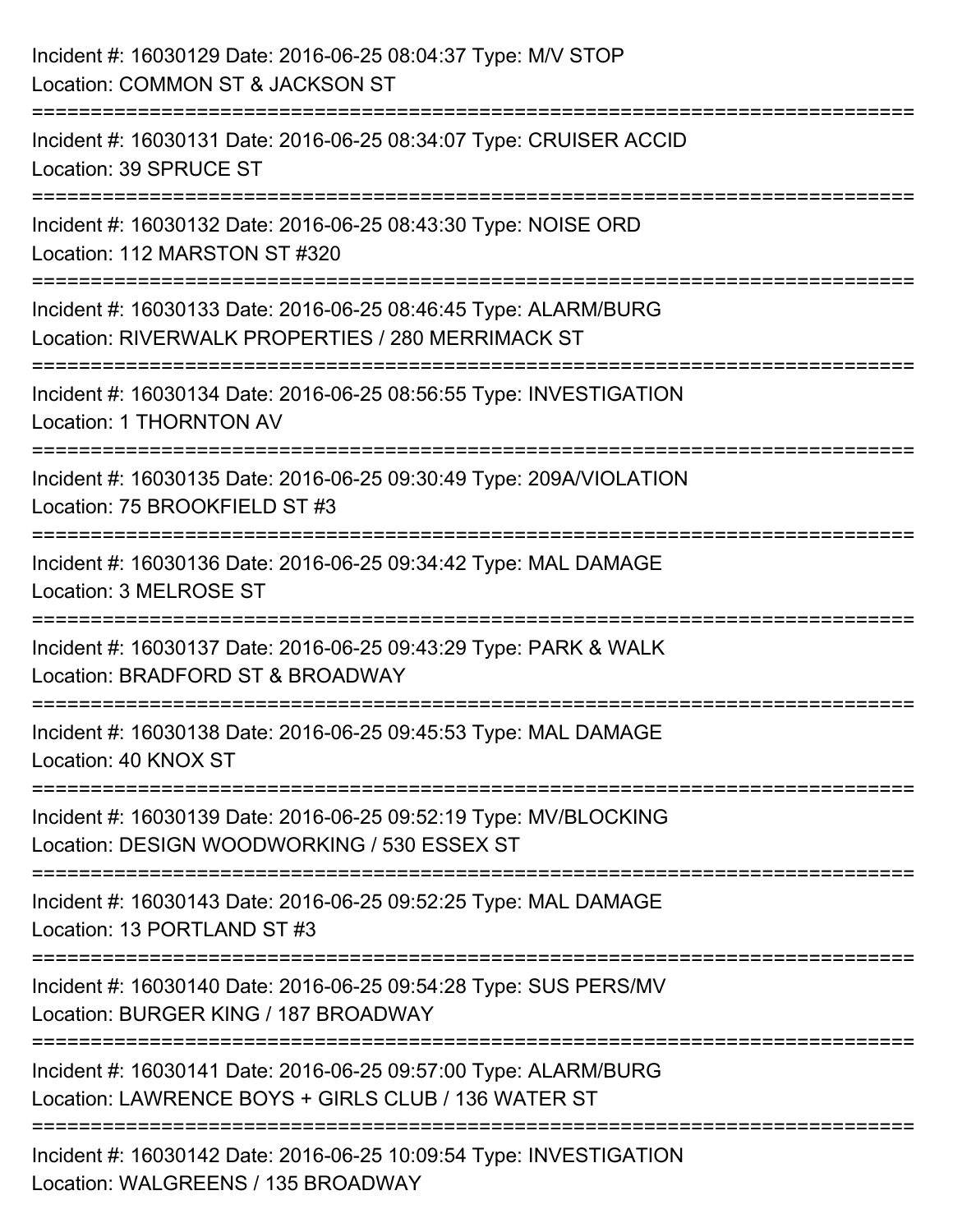| Incident #: 16030144 Date: 2016-06-25 10:15:48 Type: M/V STOP<br>Location: FALMOUTH ST & S UNION ST                                            |
|------------------------------------------------------------------------------------------------------------------------------------------------|
| Incident #: 16030145 Date: 2016-06-25 10:51:06 Type: M/V STOP<br>Location: BRADFORD ST & BROADWAY                                              |
| Incident #: 16030146 Date: 2016-06-25 10:53:16 Type: M/V STOP<br>Location: BRADFORD ST & BROADWAY<br>:======================                   |
| Incident #: 16030147 Date: 2016-06-25 10:56:04 Type: B&E/PAST<br>Location: 61 BRADFORD ST #1                                                   |
| Incident #: 16030148 Date: 2016-06-25 11:02:36 Type: NOTIFICATION<br>Location: 75 INMAN ST                                                     |
| Incident #: 16030149 Date: 2016-06-25 11:05:49 Type: MAL DAMAGE<br>Location: 74 WALNUT ST                                                      |
| Incident #: 16030150 Date: 2016-06-25 11:09:36 Type: M/V STOP<br>Location: DURHAM ST & S BROADWAY                                              |
| Incident #: 16030151 Date: 2016-06-25 11:20:24 Type: M/V STOP<br>Location: 335 S BROADWAY                                                      |
| Incident #: 16030152 Date: 2016-06-25 11:28:26 Type: M/V STOP<br>Location: 345 S BROADWAY                                                      |
| Incident #: 16030153 Date: 2016-06-25 11:39:19 Type: AUTO ACC/NO PI<br>Location: NEWTON ST & SALEM ST<br>===================================== |
| Incident #: 16030154 Date: 2016-06-25 11:48:17 Type: M/V STOP<br>Location: BROADWAY & LOWELL ST                                                |
| Incident #: 16030155 Date: 2016-06-25 11:59:23 Type: SEIZED PROP<br>Location: 1 PATTON ST                                                      |
| Incident #: 16030156 Date: 2016-06-25 12:17:05 Type: MEDIC SUPPORT<br>Location: 197 CRAWFORD ST                                                |
| Incident #: 16030157 Date: 2016-06-25 12:26:16 Type: ANIMAL COMPL<br>Location: 35 SALEM ST FL 2ND                                              |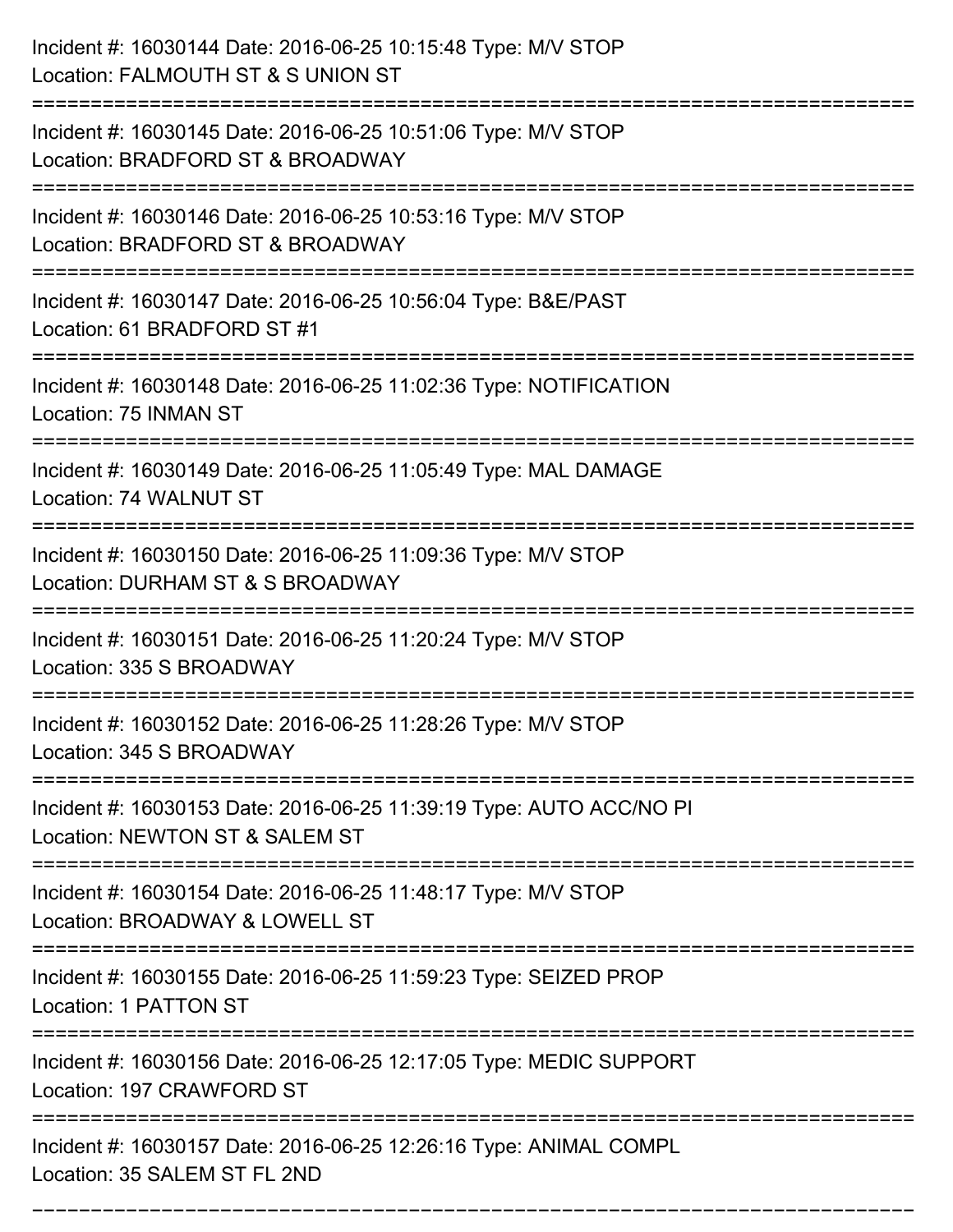| Incident #: 16030158 Date: 2016-06-25 12:29:27 Type: CK WELL BEING<br>Location: HOLIDAY INN EXPRESS / 224 WINTHROP AV #RM 200                        |
|------------------------------------------------------------------------------------------------------------------------------------------------------|
| Incident #: 16030159 Date: 2016-06-25 12:37:01 Type: SUS PERS/MV<br>Location: 23 CRESCENT ST                                                         |
| Incident #: 16030160 Date: 2016-06-25 12:39:50 Type: ALARM/BURG<br>Location: CAPOLLA RESD / 10 NORRIS ST                                             |
| Incident #: 16030161 Date: 2016-06-25 12:43:06 Type: ALARM/BURG<br>Location: O'MAHONEY CO. / 175 MARKET ST                                           |
| Incident #: 16030162 Date: 2016-06-25 12:48:11 Type: M/V STOP<br>Location: 393 LOWELL ST                                                             |
| Incident #: 16030163 Date: 2016-06-25 13:06:37 Type: A&B PAST<br>Location: 17 HOLTON ST #3                                                           |
| Incident #: 16030164 Date: 2016-06-25 13:12:24 Type: ALARM/BURG<br>Location: HUMAN AND HEALTH EXECUTIVE OFFICE / 280 MERRIMACK ST<br>=============== |
| Incident #: 16030165 Date: 2016-06-25 13:23:24 Type: FIGHT<br>Location: CARVER ST & SHATTUCK ST                                                      |
| Incident #: 16030166 Date: 2016-06-25 13:28:12 Type: GENERAL SERV<br>Location: PARKER ST & SALEM ST                                                  |
| Incident #: 16030167 Date: 2016-06-25 13:41:16 Type: SUS PERS/MV<br>Location: BRADFORD ST & FRANKLIN ST                                              |
| Incident #: 16030169 Date: 2016-06-25 13:45:45 Type: DISTURBANCE<br>Location: LAZARUS HOUSE / 48 HOLLY ST                                            |
| Incident #: 16030168 Date: 2016-06-25 13:46:42 Type: M/V STOP<br>Location: BROADWAY & HAVERHILL ST                                                   |
| Incident #: 16030170 Date: 2016-06-25 14:09:54 Type: E911 HANGUP<br>Location: 124 LAWRENCE ST                                                        |
| Incident #: 16030171 Date: 2016-06-25 14:20:14 Type: UNWANTEDGUEST<br>Location: 80 MELVIN ST #14-19                                                  |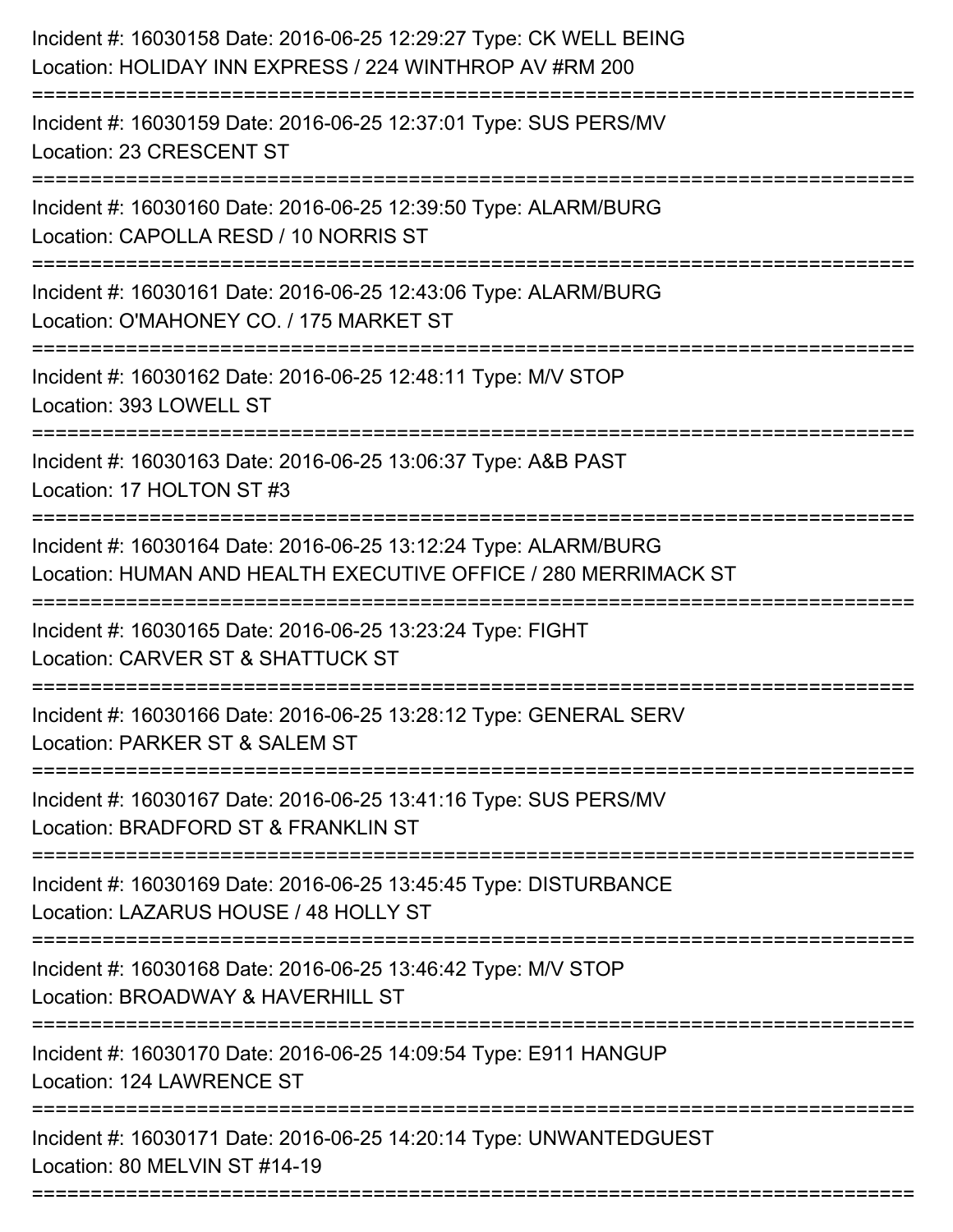| Location: BOSTON MARKET / 435 WINTHROP AV                                                                                 |
|---------------------------------------------------------------------------------------------------------------------------|
| Incident #: 16030173 Date: 2016-06-25 14:37:59 Type: AUTO ACC/NO PI<br>Location: 5 FULTON ST                              |
| Incident #: 16030174 Date: 2016-06-25 14:48:14 Type: M/V STOP<br>Location: AMES ST & LOWELL ST<br>----------------------- |
| Incident #: 16030175 Date: 2016-06-25 14:55:32 Type: A&B PROG<br>Location: 192 HIGH ST                                    |
| Incident #: 16030176 Date: 2016-06-25 15:39:05 Type: FIRE WORKS<br>Location: 31 KENDALL ST                                |
| Incident #: 16030177 Date: 2016-06-25 15:53:53 Type: LARCENY/PAST<br>Location: RADIO SHACK / 67 WINTHROP AV               |
| Incident #: 16030178 Date: 2016-06-25 16:07:16 Type: HARASSMENT<br>Location: 75 SHAWSHEEN RD                              |
| Incident #: 16030179 Date: 2016-06-25 16:12:43 Type: SUS PERS/MV<br>Location: 32 GALE ST                                  |
| Incident #: 16030180 Date: 2016-06-25 16:27:15 Type: A&B PROG<br>Location: 129 WATER ST FL 1STFL                          |
| Incident #: 16030181 Date: 2016-06-25 16:32:31 Type: ALARM/HOLD<br>Location: DUNKIN DONUTS / 123 LAWRENCE ST              |
| Incident #: 16030182 Date: 2016-06-25 16:44:17 Type: FIRE<br>Location: 265 LOWELL ST                                      |
| Incident #: 16030183 Date: 2016-06-25 16:45:15 Type: NOISE ORD<br>Location: 78 CENTRE ST                                  |
| Incident #: 16030184 Date: 2016-06-25 16:51:17 Type: NOISE ORD<br>Location: BOSTON ST & KING ST                           |
| Incident #: 16030185 Date: 2016-06-25 16:54:06 Type: M/V STOP<br>Location: 50 BROADWAY                                    |

Incident #: 16030186 Date: 2016 06 25 17:01:24 Type: 2016 07:01:24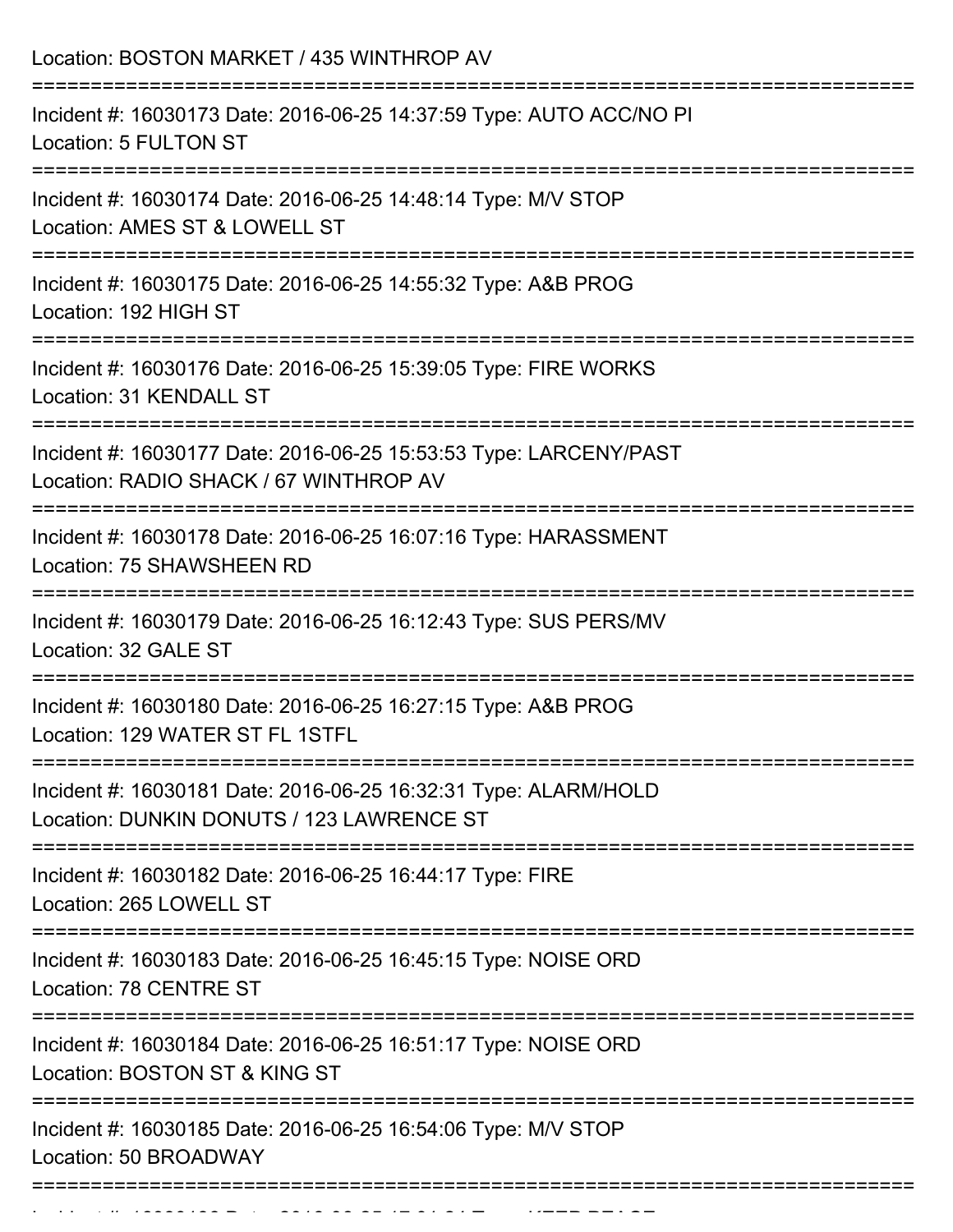Location: 37 STORROW ST

| Incident #: 16030187 Date: 2016-06-25 17:12:17 Type: ALARM/BURG<br>Location: CENTRO DE NUTRICION / 107 ESSEX ST                           |
|-------------------------------------------------------------------------------------------------------------------------------------------|
| ------------------<br>Incident #: 16030188 Date: 2016-06-25 17:17:38 Type: DISTURBANCE<br>Location: 244 BROADWAY #11<br>================= |
| Incident #: 16030189 Date: 2016-06-25 17:19:18 Type: DRUG VIO<br>Location: AVON ST & WILMOT ST                                            |
| Incident #: 16030190 Date: 2016-06-25 17:32:51 Type: DOMESTIC/PROG<br>Location: 1 TREMONT ST #8                                           |
| Incident #: 16030191 Date: 2016-06-25 17:34:18 Type: TOW OF M/V<br>Location: 320 HIGH ST                                                  |
| Incident #: 16030192 Date: 2016-06-25 17:35:52 Type: M/V STOP<br><b>Location: CENTRAL BRIDGE</b>                                          |
| Incident #: 16030193 Date: 2016-06-25 17:39:08 Type: THREATS<br>Location: 61 BRADFORD ST #1                                               |
| Incident #: 16030194 Date: 2016-06-25 17:45:34 Type: AUTO ACC/PI<br>Location: BUTLER ST & MILTON ST                                       |
| Incident #: 16030195 Date: 2016-06-25 17:48:40 Type: NOISE ORD<br>Location: 76 PHILLIPS ST FL 2                                           |
| Incident #: 16030196 Date: 2016-06-25 17:52:26 Type: M/V STOP<br>Location: 23 WASHINGTON ST                                               |
| Incident #: 16030197 Date: 2016-06-25 17:53:59 Type: NOISE ORD<br>Location: 20-22 BENNINGTON ST                                           |
| Incident #: 16030198 Date: 2016-06-25 18:00:44 Type: M/V STOP<br>Location: AMESBURY ST & LOWELL ST                                        |
| Incident #: 16030199 Date: 2016-06-25 18:35:17 Type: NOISE ORD<br>Location: 12 TEXAS AV                                                   |
|                                                                                                                                           |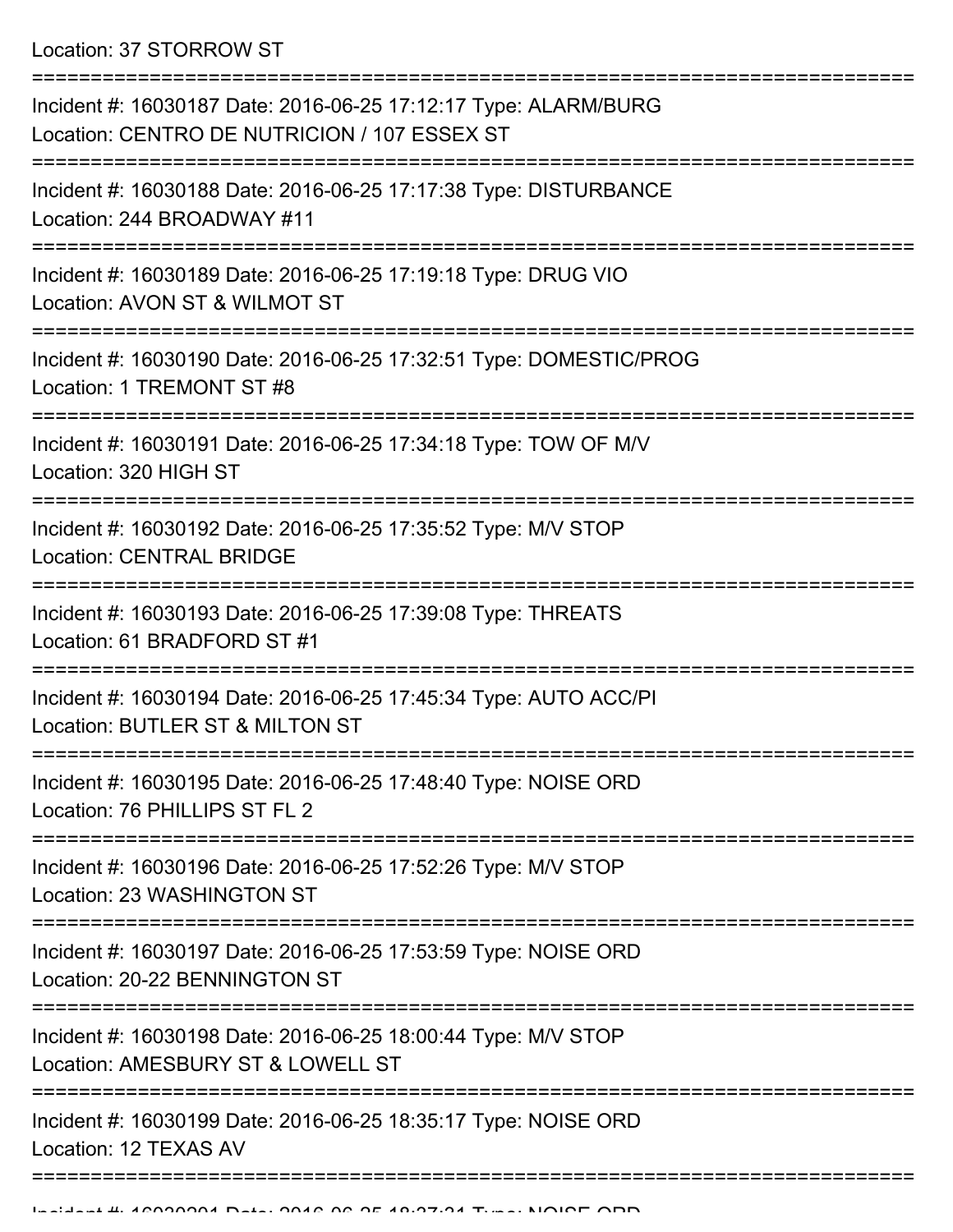## Location: 19 ABBOTT ST

| Incident #: 16030200 Date: 2016-06-25 18:37:38 Type: M/V STOP<br>Location: BROADWAY AND LOWELL ST            |
|--------------------------------------------------------------------------------------------------------------|
| Incident #: 16030202 Date: 2016-06-25 18:38:34 Type: WOMAN DOWN<br>Location: CITIZENS BANK / 160 WINTHROP AV |
| Incident #: 16030203 Date: 2016-06-25 18:40:19 Type: M/V STOP<br>Location: BROADWAY AND HAVERHILL            |
| Incident #: 16030204 Date: 2016-06-25 18:43:36 Type: M/V STOP<br>Location: 68 MAPLE ST                       |
| Incident #: 16030205 Date: 2016-06-25 18:47:26 Type: NOISE ORD<br>Location: 86 EUTAW ST                      |
| Incident #: 16030207 Date: 2016-06-25 18:50:12 Type: NOISE ORD<br>Location: BOAT RAMP / EVERTTE ST           |
| Incident #: 16030206 Date: 2016-06-25 18:50:36 Type: TOW OF M/V<br>Location: 452 HAMPSHIRE ST                |
| Incident #: 16030208 Date: 2016-06-25 18:57:12 Type: NOISE ORD<br>Location: 116 EXETER ST                    |
| Incident #: 16030209 Date: 2016-06-25 19:10:26 Type: M/V STOP<br>Location: MYRTLE ST & ROBINSON CT           |
| Incident #: 16030210 Date: 2016-06-25 19:14:58 Type: ANIMAL COMPL<br>Location: 121 MT VERNON ST              |
| Incident #: 16030211 Date: 2016-06-25 19:18:33 Type: M/V STOP<br>Location: HAVERHILL ST AND BROADWAY         |
| Incident #: 16030212 Date: 2016-06-25 19:21:38 Type: NOISE ORD<br>Location: MARKET ST & PARKER ST            |
| Incident #: 16030213 Date: 2016-06-25 19:21:51 Type: NOISE ORD<br>Location: 293 HOWARD ST                    |
|                                                                                                              |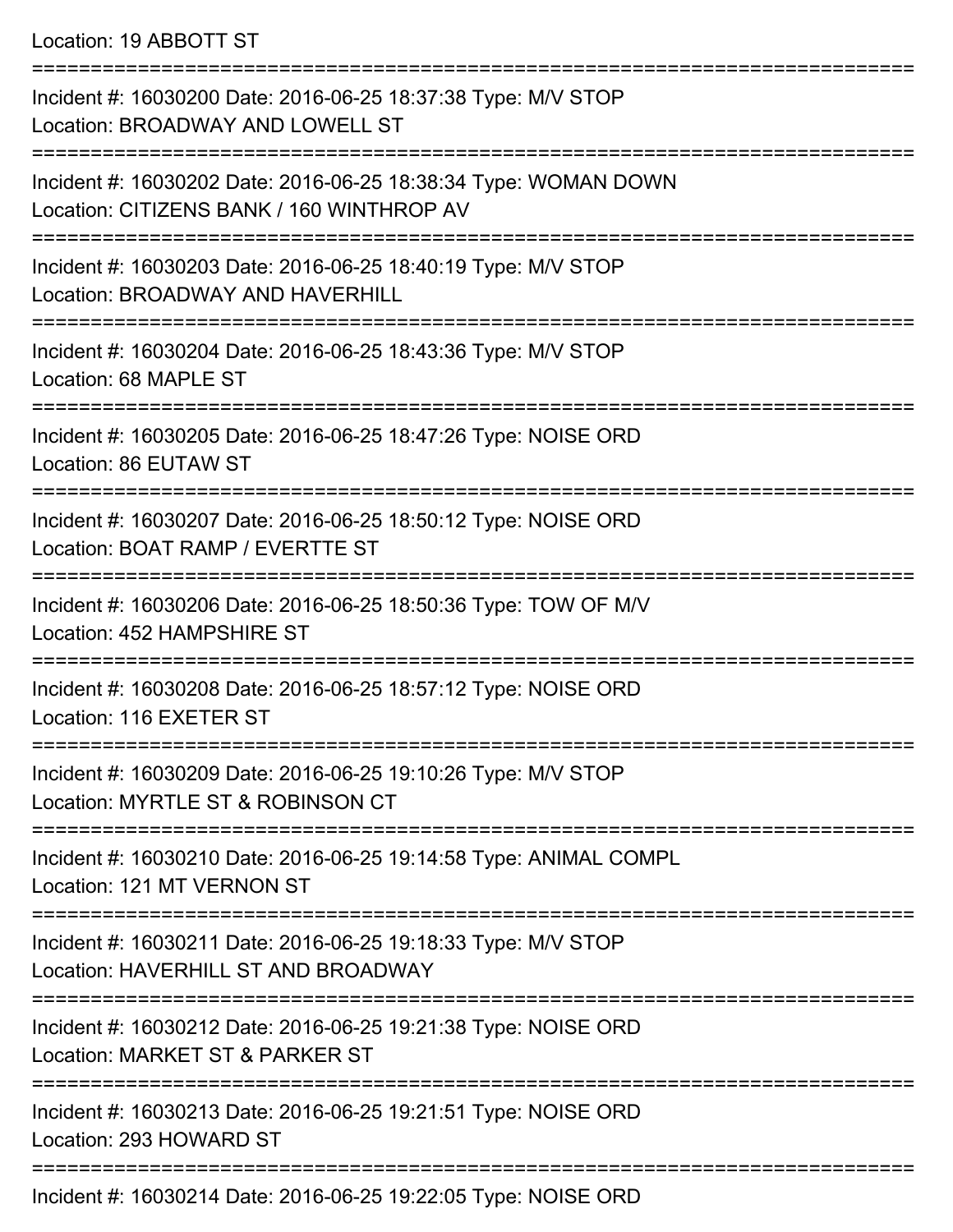| Incident #: 16030215 Date: 2016-06-25 19:22:26 Type: NOISE ORD<br>Location: 15 OREGON AV                      |
|---------------------------------------------------------------------------------------------------------------|
| Incident #: 16030216 Date: 2016-06-25 19:25:33 Type: NOISE ORD<br>Location: 326 LAWRENCE ST                   |
| Incident #: 16030217 Date: 2016-06-25 19:26:30 Type: MEDIC SUPPORT<br>Location: 1 BEACON AV #110              |
| Incident #: 16030218 Date: 2016-06-25 19:32:06 Type: SUS PERS/MV<br>Location: 129 WEARE ST                    |
| Incident #: 16030220 Date: 2016-06-25 19:39:34 Type: SUICIDE ATTEMPT<br>Location: WENDYS / WINTRHOP AV        |
| Incident #: 16030219 Date: 2016-06-25 19:40:31 Type: M/V STOP<br>Location: LAWRENCE ST AND OAK ST             |
| Incident #: 16030221 Date: 2016-06-25 19:43:11 Type: NOISE ORD<br>Location: 20 BENNINGTON ST                  |
| Incident #: 16030222 Date: 2016-06-25 19:44:26 Type: SUICIDE ATTEMPT<br>Location: 315 E HAVERHILL ST          |
| Incident #: 16030223 Date: 2016-06-25 19:49:11 Type: FIGHT<br>Location: 414 HIGH ST FL 2                      |
| ================<br>Incident #: 16030224 Date: 2016-06-25 19:50:45 Type: NOISE ORD<br>Location: 396 LOWELL ST |
| Incident #: 16030226 Date: 2016-06-25 20:02:20 Type: MEDIC SUPPORT<br>Location: 33 DOLYE ST                   |
| Incident #: 16030225 Date: 2016-06-25 20:04:29 Type: ALARM/BURG<br>Location: PAOLA EXPRESS / 491 BROADWAY     |
| Incident #: 16030227 Date: 2016-06-25 20:10:42 Type: NOISE ORD<br>Location: 6-8 SAUNDERS ST                   |
| Incident #: 16030228 Date: 2016-06-25 20:16:58 Type: NOISE ORD                                                |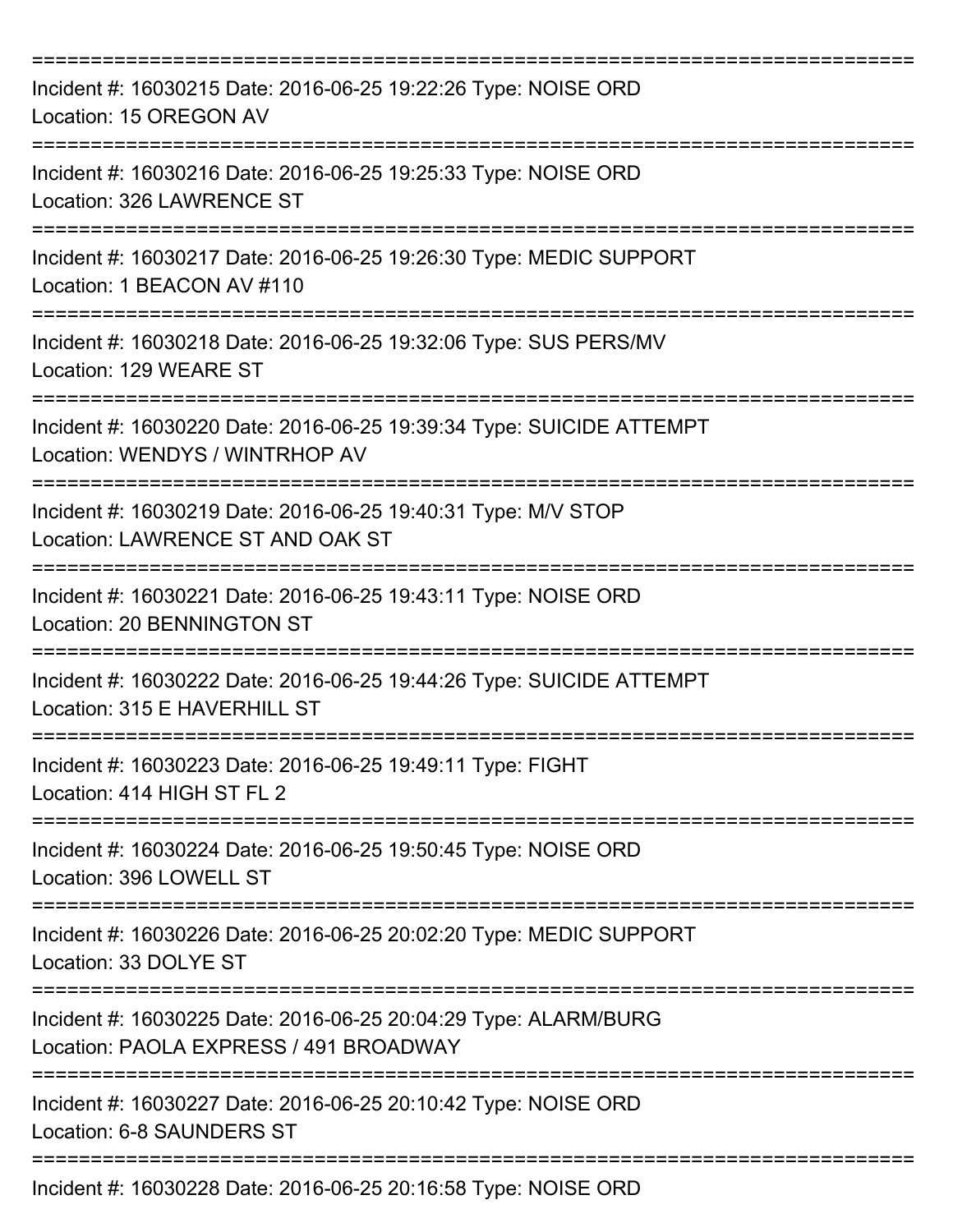| Incident #: 16030229 Date: 2016-06-25 20:34:29 Type: NOISE ORD<br><b>Location: BOAT RAMP</b>                   |
|----------------------------------------------------------------------------------------------------------------|
| Incident #: 16030230 Date: 2016-06-25 20:41:01 Type: SUS PERS/MV<br>Location: 2 RAILROAD ST                    |
| Incident #: 16030231 Date: 2016-06-25 20:47:36 Type: DOMESTIC/PROG<br>Location: 53 BRADFORD ST                 |
| Incident #: 16030232 Date: 2016-06-25 21:07:05 Type: AUTO ACC/NO PI<br>Location: AMES ST & PEARL ST            |
| Incident #: 16030234 Date: 2016-06-25 21:19:31 Type: ALARMS<br>Location: 258 EAST HAVERHILL ST                 |
| Incident #: 16030233 Date: 2016-06-25 21:19:41 Type: NOISE ORD<br>Location: 93 GREENWOOD ST                    |
| Incident #: 16030235 Date: 2016-06-25 21:25:41 Type: NOISE ORD<br>Location: 9 SUMMER ST                        |
| Incident #: 16030237 Date: 2016-06-25 21:33:43 Type: CK WELL BEING<br>Location: 9 INMAN ST FL 1                |
| Incident #: 16030236 Date: 2016-06-25 21:40:09 Type: NOISE ORD<br>Location: 60 HILLSIDE AV                     |
| ===============<br>Incident #: 16030238 Date: 2016-06-25 21:51:13 Type: NOISE ORD<br>Location: 320 LAWRENCE ST |
| Incident #: 16030239 Date: 2016-06-25 21:52:40 Type: UNKNOWN PROB<br><b>Location: PEMBERTON PARK</b>           |
| Incident #: 16030240 Date: 2016-06-25 21:56:15 Type: FIGHT<br>Location: 703 HAVERHILL ST                       |
| Incident #: 16030241 Date: 2016-06-25 22:02:12 Type: NOISE ORD<br>Location: 16 YALE ST                         |
| Incident #: 16030242 Date: 2016-06-25 22:02:46 Type: NOISE ORD                                                 |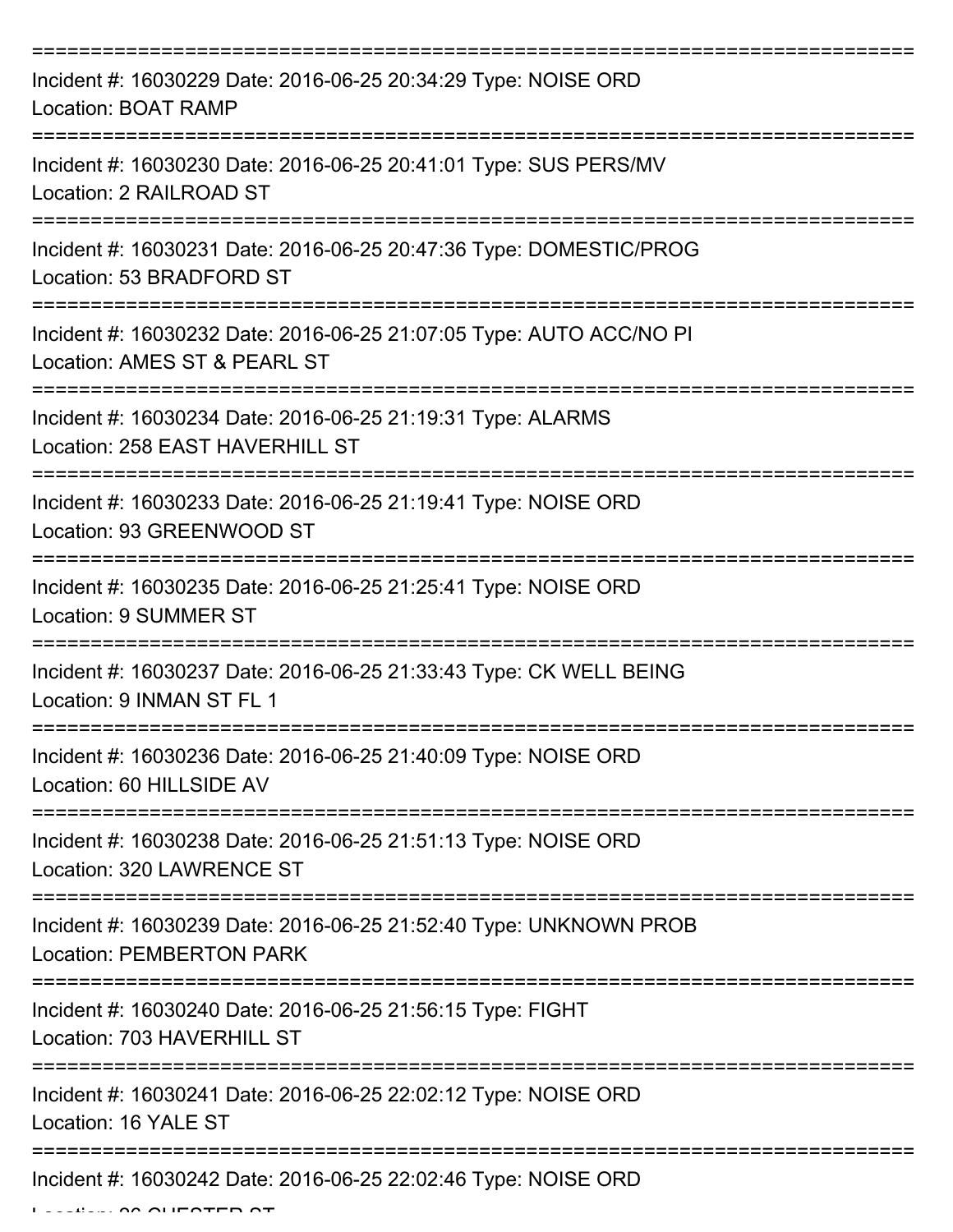| Incident #: 16030244 Date: 2016-06-25 22:07:56 Type: M/V STOP<br><b>Location: TEWKSBURY ST</b>             |
|------------------------------------------------------------------------------------------------------------|
| Incident #: 16030243 Date: 2016-06-25 22:08:19 Type: DOMESTIC/PROG<br>Location: 12 BRADFORD PL FL 1        |
| Incident #: 16030245 Date: 2016-06-25 22:08:19 Type: NOISE ORD<br>Location: 2 LEA ST                       |
| Incident #: 16030246 Date: 2016-06-25 22:10:08 Type: M/V STOP<br>Location: TEWKSBURY ST AND EVERETTE ST    |
| Incident #: 16030247 Date: 2016-06-25 22:13:14 Type: NOISE ORD<br>Location: 78 CENTRE ST                   |
| Incident #: 16030248 Date: 2016-06-25 22:16:37 Type: M/V STOP<br>Location: 218 BROADWAY<br>=============== |
| Incident #: 16030249 Date: 2016-06-25 22:18:15 Type: NOISE ORD<br>Location: E HAVERHILL ST & ELM ST        |
| Incident #: 16030250 Date: 2016-06-25 22:18:54 Type: NOISE ORD<br>Location: 106 SALEM ST                   |
| Incident #: 16030251 Date: 2016-06-25 22:29:53 Type: DOMESTIC/PROG<br>Location: 250 SALEM ST FL 2R         |
| Incident #: 16030252 Date: 2016-06-25 22:33:15 Type: NOISE ORD<br>Location: ALDER ST & RHINE ST            |
| Incident #: 16030253 Date: 2016-06-25 22:33:43 Type: NOISE ORD<br>Location: 189 ARLINGTON ST               |
| Incident #: 16030254 Date: 2016-06-25 22:38:52 Type: NOISE ORD<br>Location: 195 PROSPECT ST                |
| Incident #: 16030255 Date: 2016-06-25 22:42:17 Type: MV/BLOCKING<br><b>Location: MILVILLE AV</b>           |
| Incident #: 16030256 Date: 2016-06-25 22:43:37 Type: NOISE ORD                                             |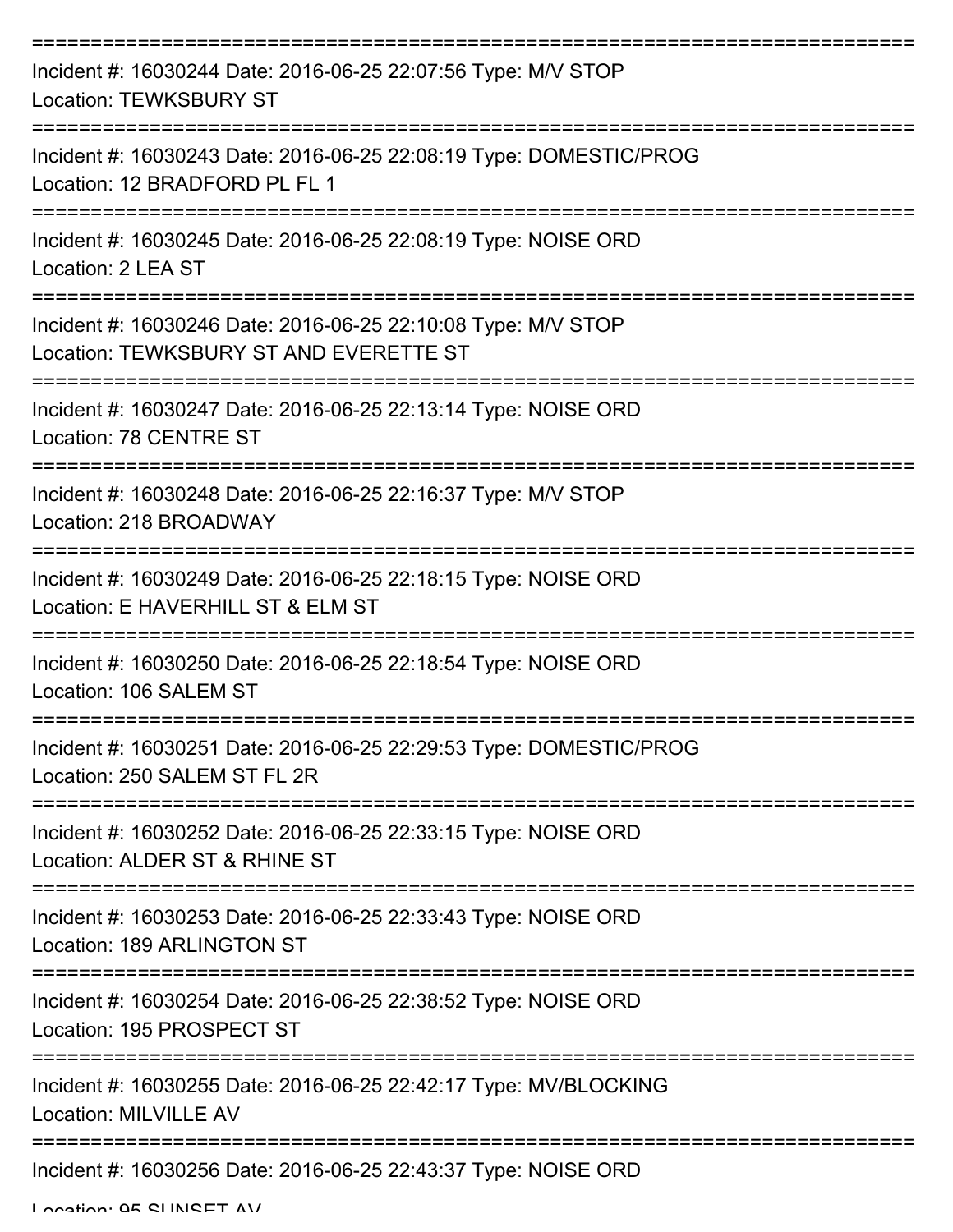| Incident #: 16030257 Date: 2016-06-25 22:48:24 Type: NOISE ORD<br>Location: 60 HILLSIDE AV                |
|-----------------------------------------------------------------------------------------------------------|
| Incident #: 16030258 Date: 2016-06-25 22:50:50 Type: VIO CITY ORD<br>Location: MCKINLEY AV & MT VERNON ST |
| Incident #: 16030259 Date: 2016-06-25 22:51:08 Type: NOISE ORD<br>Location: 68 DUCKETT AV                 |
| Incident #: 16030261 Date: 2016-06-25 22:55:10 Type: MV/BLOCKING<br>Location: 22 MARGIN ST                |
| Incident #: 16030260 Date: 2016-06-25 22:55:35 Type: NOISE ORD<br>Location: 176 SANBORN ST                |
| Incident #: 16030262 Date: 2016-06-25 23:02:03 Type: NOISE ORD<br>Location: 155 WEST ST                   |
| Incident #: 16030263 Date: 2016-06-25 23:04:38 Type: NOISE ORD<br><b>Location: LEEDS TER</b>              |
| Incident #: 16030264 Date: 2016-06-25 23:05:10 Type: M/V STOP<br>Location: SOUTH BROADWAY AND INMAN       |
| Incident #: 16030265 Date: 2016-06-25 23:05:22 Type: NOISE ORD<br><b>Location: PEMBERTON PARK</b>         |
| Incident #: 16030266 Date: 2016-06-25 23:07:49 Type: NOISE ORD<br>Location: 30 RHINE ST                   |
| Incident #: 16030267 Date: 2016-06-25 23:25:05 Type: AUTO ACC/PED<br>Location: 189 ARLINGTON ST           |
| Incident #: 16030268 Date: 2016-06-25 23:32:00 Type: DOMESTIC/PROG<br>Location: 103 SUMMER ST FL 1        |
| Incident #: 16030269 Date: 2016-06-25 23:34:07 Type: NOISE ORD<br>Location: 78 CENTRE ST                  |
| Incident #: 16030271 Date: 2016-06-25 23:35:02 Type: NOISE ORD<br>Location: 6 HIGHLAWN AV                 |